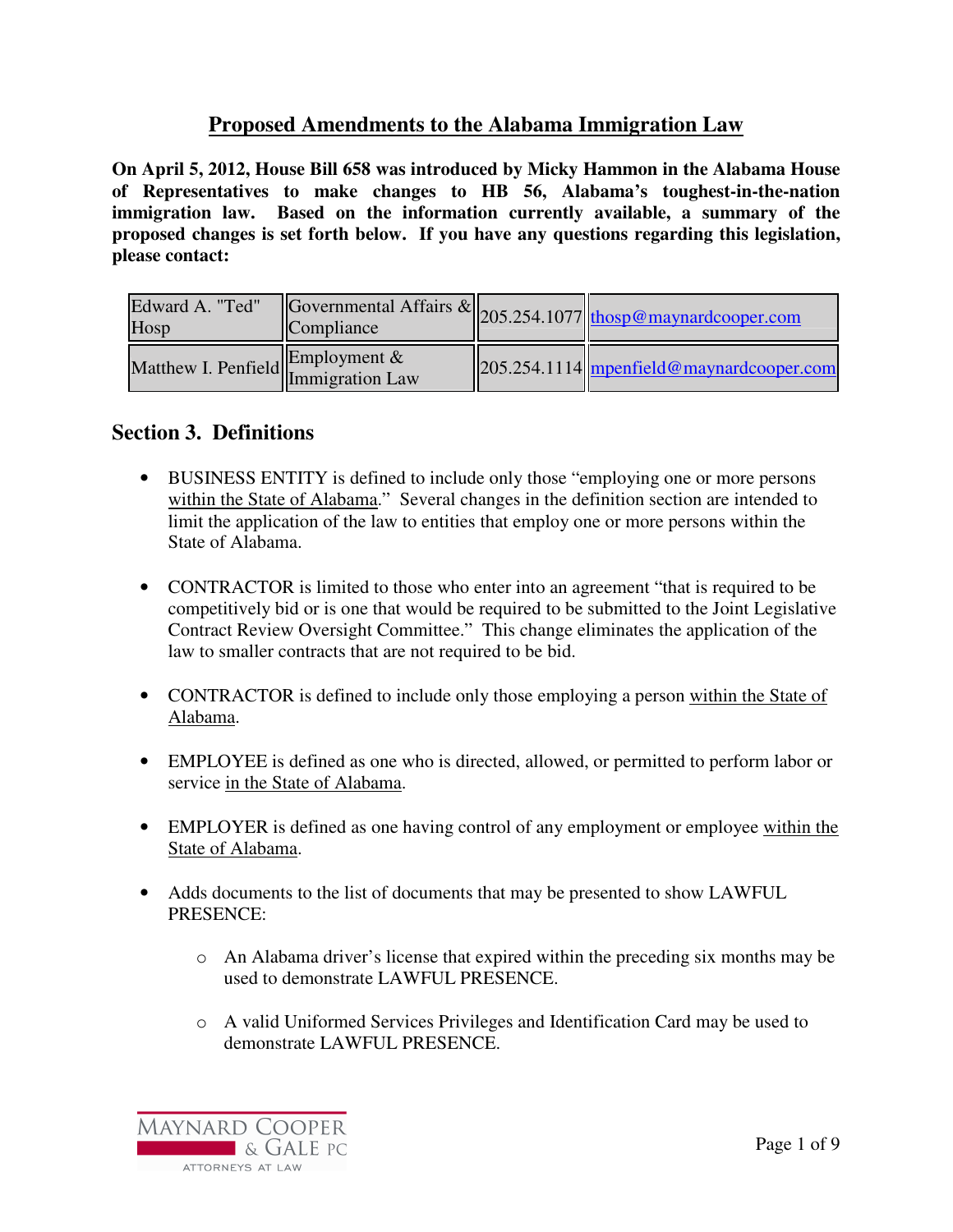- Adds a definition for PROJECT an undertaking to provide a service or a thing within this state, but specifically does not include a transaction in the sale of goods.
- STATE-FUNDED ENTITY is redefined as one that has received more than 50% of its total revenue in any one of the preceding three fiscal years from a state, county or any political subdivision thereof.

### **Sections 5 and 6. Enforcement**

- Eliminates the right of a citizen to bring an action in circuit court to enforce federal immigration law or this Act. Instead, a person must file a petition with the Attorney General (or appropriate local district attorney) requesting that he or she bring an action.
- The petition filed with AG or DA must be signed under oath and under penalty of perjury and must allege with specificity the alleged violation of which the person has knowledge.
- The district attorney or Attorney General must either bring an action or publicly state in writing the justification for why no action was brought within 90 days of receiving a petition.
- Attorney General or local district attorney must give 30 days notice to a public official of his or her intent to file an action before doing so.
- Employees of the State of Alabama or any political subdivision have a duty to report violations only "of which the person has knowledge."

# **Section 7. Public Benefits**

- Only those agencies or political subdivisions that actually fund and administer state or local public benefits are required to verify the lawful presence or eligibility of each person who applies for such state or local benefits.
- The first renewal or issuance of any commercial or professional license requires verification of lawful presence; however subsequent renewals do not require verification.

# **Section 8. Postsecondary Education**

- Removes the requirement that an alien attending a public postsecondary institution must possess proof of lawful permanent residence or an appropriate nonimmigrant visa.
- Aliens not lawfully present in the United States are still prohibited from enrolling in or attending any public postsecondary school.

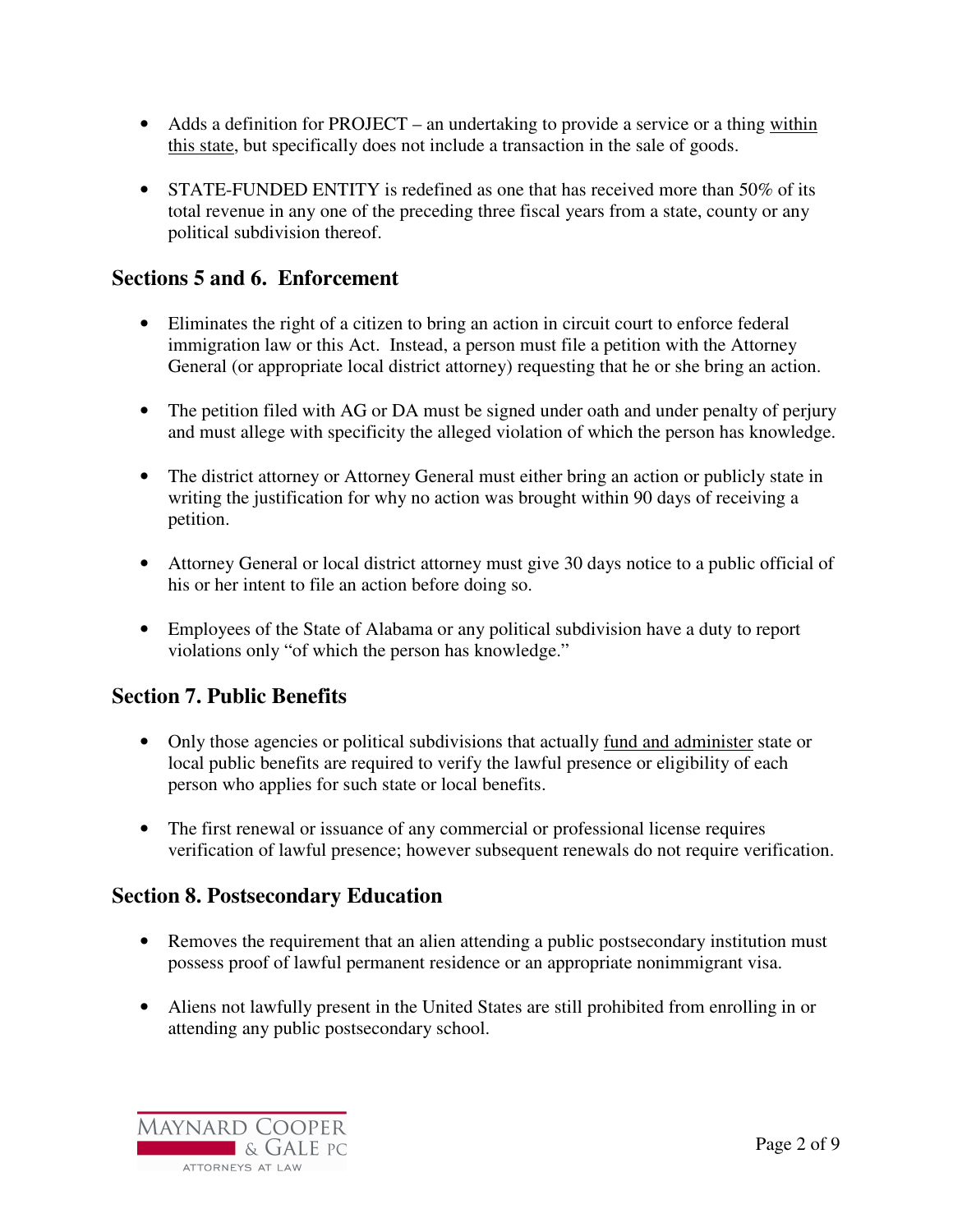# **Section 9. Contracts, Grants or Incentives Awarded by State-Funded Entity**

- Removes the requirement that a contractor or subcontractor provide a sworn affidavit attesting that they do not employ, hire for employment, or continue to employ an alien not authorized to work in the United States.
- Requires a contractor and subcontractor to participate in E-Verify, and requires the prime contractor to provide documentation establishing enrollment in E-Verify.
- Contractor will not be liable for violation by subcontractor unless it is shown by clear and convincing evidence that the contractor had actual knowledge that the subcontractor was in violation.
- Violations
	- o Court may decide not to suspend the business licenses, permits, or other authorizing document, if the court determines that suspension "is not in the best interest of the public."
	- First violation
		- o Contractor will be deemed in breach of contract. The contract may be terminated after notice and opportunity to be heard;
		- o The court shall order:
			- the entity to terminate the unauthorized alien;
			- subject business entity to **three-year** probationary period during which the employer must file quarterly reports of each new employee hired in the state;
			- business entity to file a sworn affidavit that all unauthorized aliens have been terminated and stating that the entity will not knowingly or intentionally employ another unauthorized alien in the state;
			- suspension of the business license, permit, or any other authorized documents for a period not to exceed **60** days
				- **unless** the court determines that a suspension of such license, etc., is not in the best interest of the public.
				- Act provides a list of the factors the court should take into consideration:

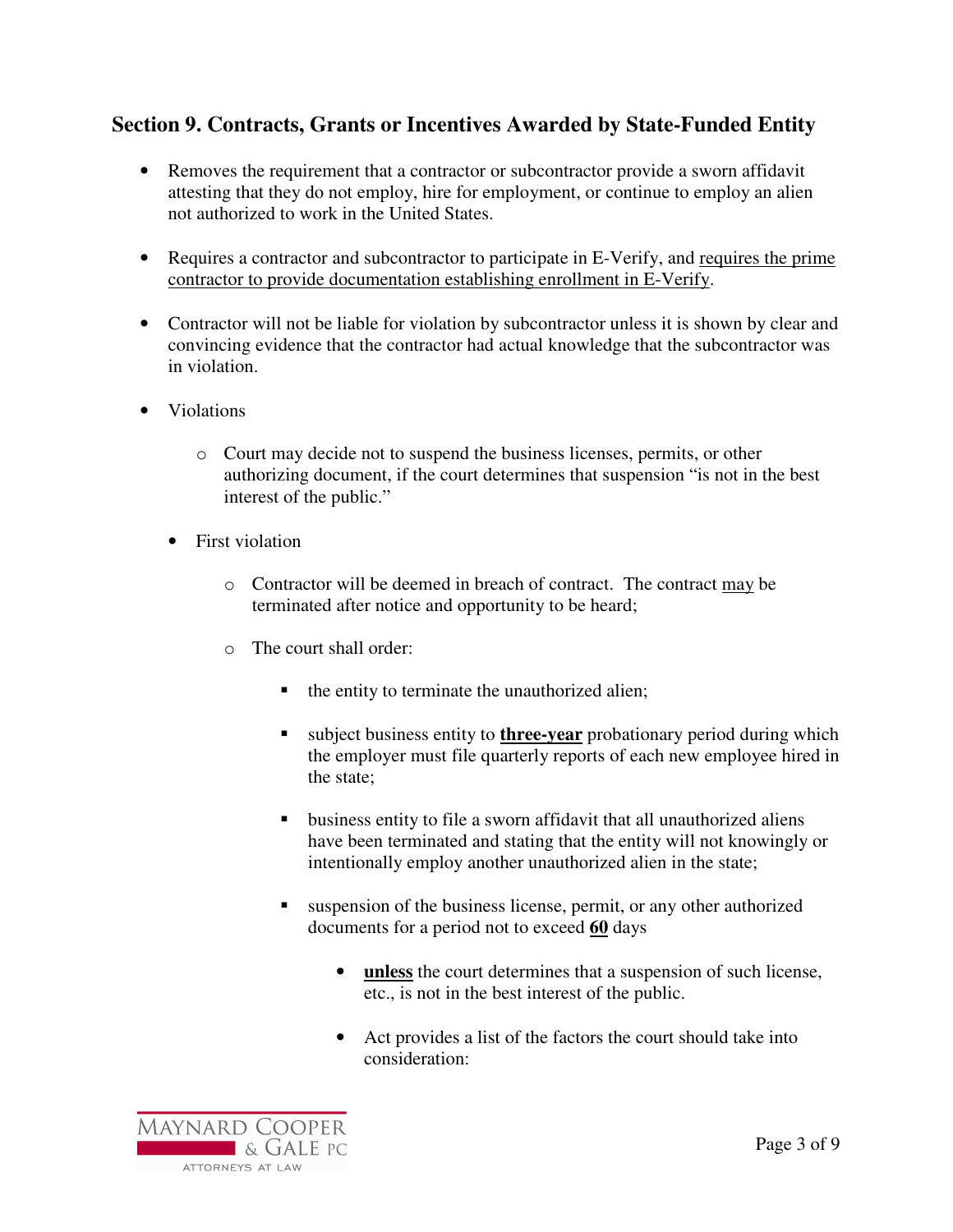(i) The number of unauthorized aliens employed by the business entity or employer. (ii) Any prior misconduct by the business entity or employer. (iii) Whether the business entity or employer made good faith efforts to comply with any applicable requirements. (iv) The duration of the violation. (v) The role of the directors, officers, or principals of the business entity or employer in the violation. (vi) The impact a suspension of business licenses, permits, or other authorizing document would have on the health or safety of the public.

- Court must give written opinion if it suspends business license, etc.
- Second violation that occurs within 5 years has the same penalty structure except that the probationary period is **five years** and the suspension of business licenses, etc. is for no more than **120** days.
- Third or subsequent violation that occurs within 5 years has the same penalty structure except that the probationary period is **seven years** and the suspension of business licenses, etc. is permanent.
- Compliance verified by contracting authority or Attorney General.
- This section does not apply to debt obligations of any governmental entity.

# **Section 10. Failure to Carry Alien Registration Document**

- Removes requirement that record be certified by federal agency.
- Removes the limitations of a fine not more than \$100 and not more than 30 days in jail.

# **Section 11. Prohibition of Unauthorized Alien Applying for Work**

- Removes requirement that employment authorization documentation be certified by a federal agency.
- Removes the limitation of a fine not more than \$500.

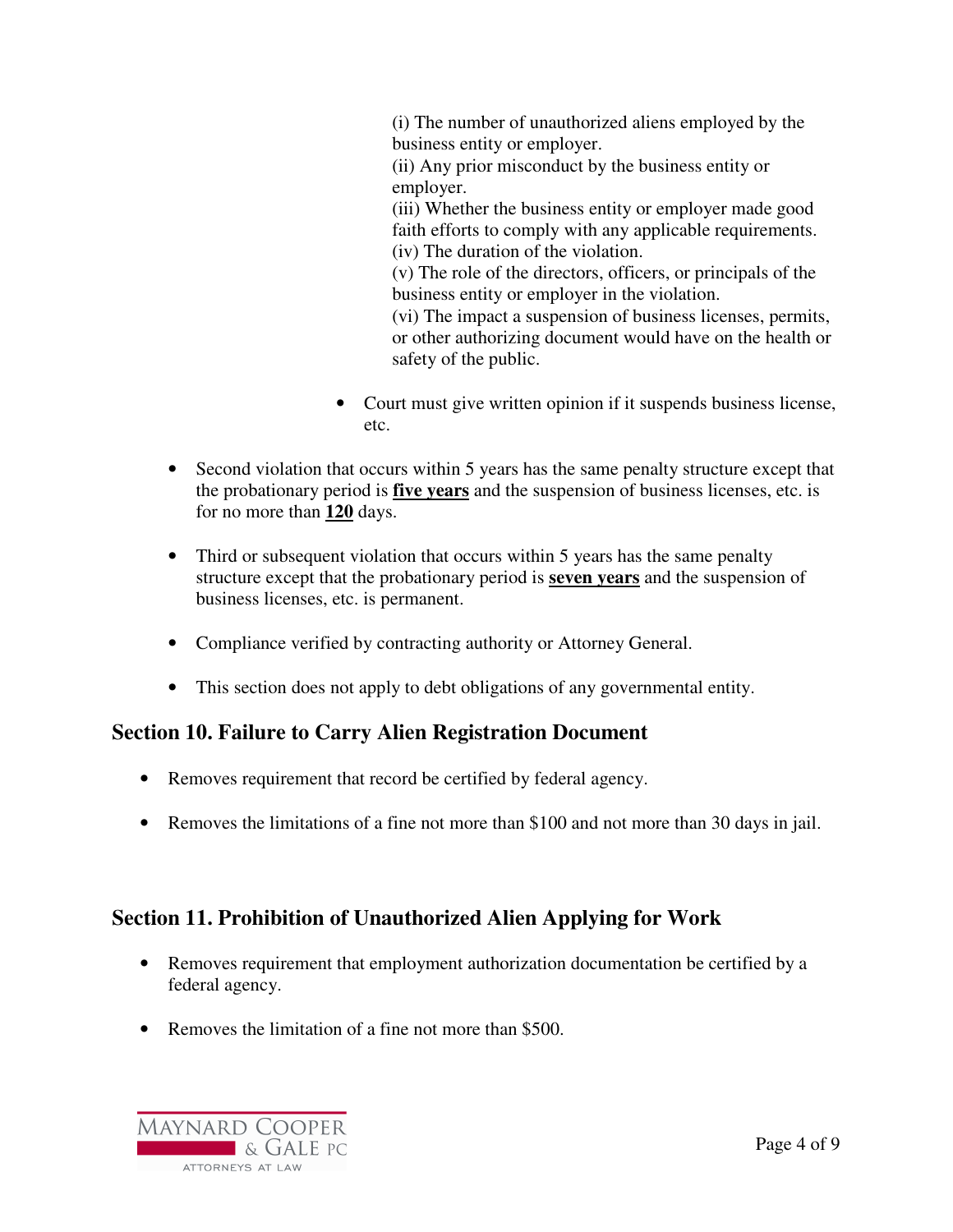# **Section 12. Determination of Lawful Status Upon Arrest**

- Law enforcement may determine citizenship and immigration status upon "issuance of any traffic citation" or lawful arrest.
- Law enforcement may determine citizenship and immigration status of "a person in the same automobile as the person who was lawfully arrested or issued a traffic citation."
- Requires verification of alien's immigration status "as soon as reasonably possible, but not later than 48 hours after the time of the alien's arrest."
- Alabama driver's license that expired within the then preceding six months or a valid Uniformed Services Privileges and Identification Card may be provided to the law enforcement officer to show the person is lawfully present in the United States.

# **Section 13. Conceal, Harbor or Shield**

- Adds "from detection" to "conceal, harbor or shield from detection." This change makes it clear that a violation of this section requires that a person intend to prevent detection of an alien unlawfully present in the United States.
- Deletes prohibition of encouraging or inducing an alien to come to or reside in this state.
- Adds exemption for "bona fide nonprofit religious organizations."
- Deletes the prohibition of harboring an alien unlawfully present by entering into a rental agreement.
- Lowers the number of aliens involved in order to increase a violation of this Section from a Class A misdemeanor to a Class C felony from ten to five.

# **Section 14. Crime of Dealing in False Identification Documents**

- Removes crime for merely reproducing false identification.
- Adds the requirement that for a violation of this Section to occur, "the prohibited actions" must be taken to intentionally . . . facilitate an unauthorized alien's employment or presence."

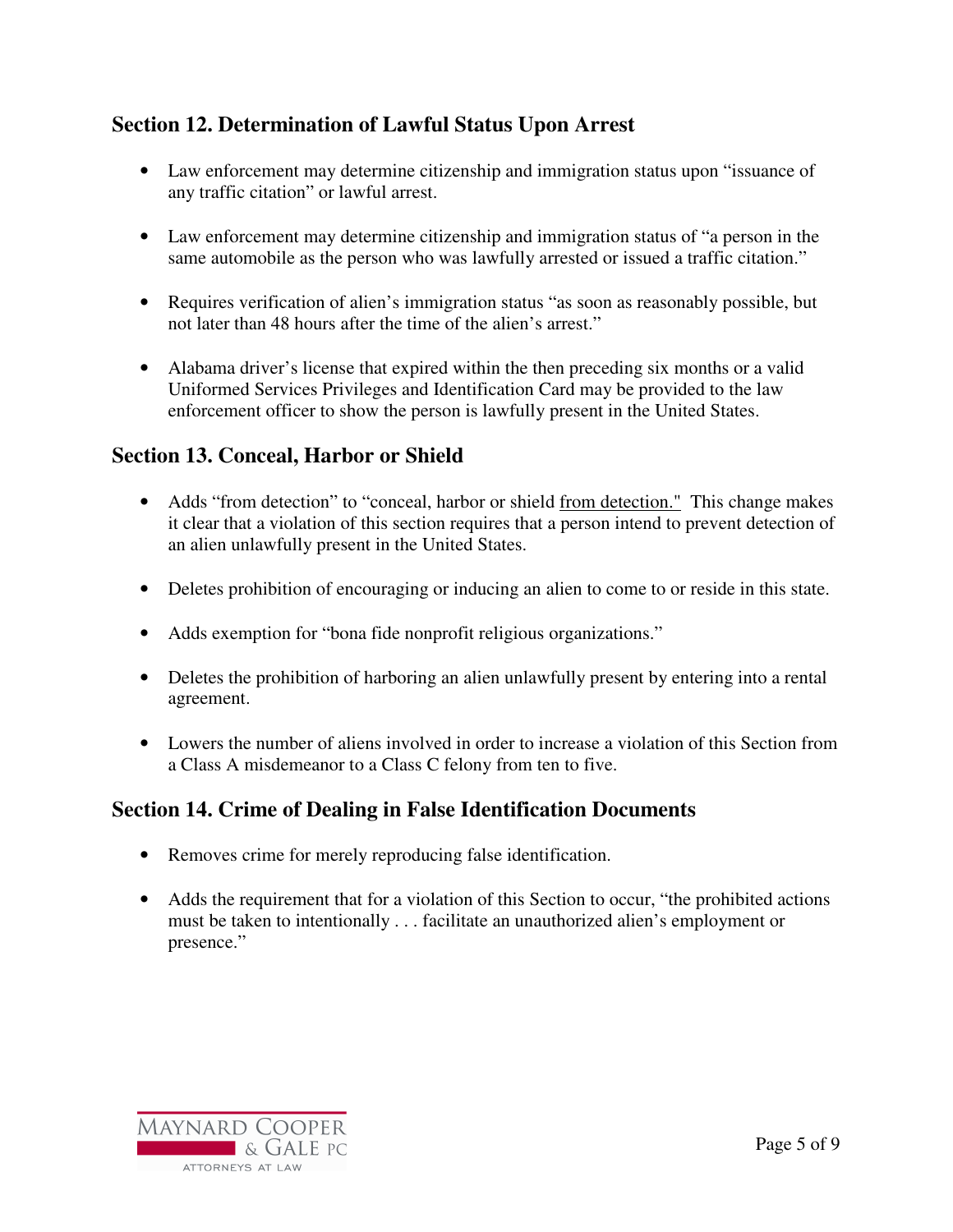# **Section 15. E-Verify for All Employers**

- Changes in penalties consistent with Section 9.
- Adds requirements that any citizen petition for an alleged violation of the law filed with the Attorney General by any resident "must be signed under oath and under penalty of perjury," and the petition must "allege with specificity any alleged violations."

### **Section 17. Unlawful Employment Practice**

- Adds causation requirement must show that discharge or rejection was caused by hiring or retention of an unauthorized alien.
- Must prove employer intended to discriminate.
- Adds a defense for business entities and employers. It shall not be unlawful employment practice if the business entity or employer had a legitimate business reason for its decision.
- Removes the provision that required the losing party to pay court costs and reasonable attorneys fees for the prevailing party.
- Adds crime for knowingly filing a false or frivolous complaint.

#### **Section 32-6-9. Failure to Present Driver's License**

- Modifies 32-6-9 requiring a driver to carry his or her driver's license and adds 32-6-1 regarding driving without a license.
- Removes requirement that person be taken to magistrate.
- Citizenship determination to be made as soon as possible but not later than 48 hours.

#### **Section 18. Person Charged with a Crime**

• Amends time to conduct verification inquiry. For someone charged with a crime for which bail is required or are confined, verification inquiry should be made as soon as reasonably possible but not later than 48 hours.

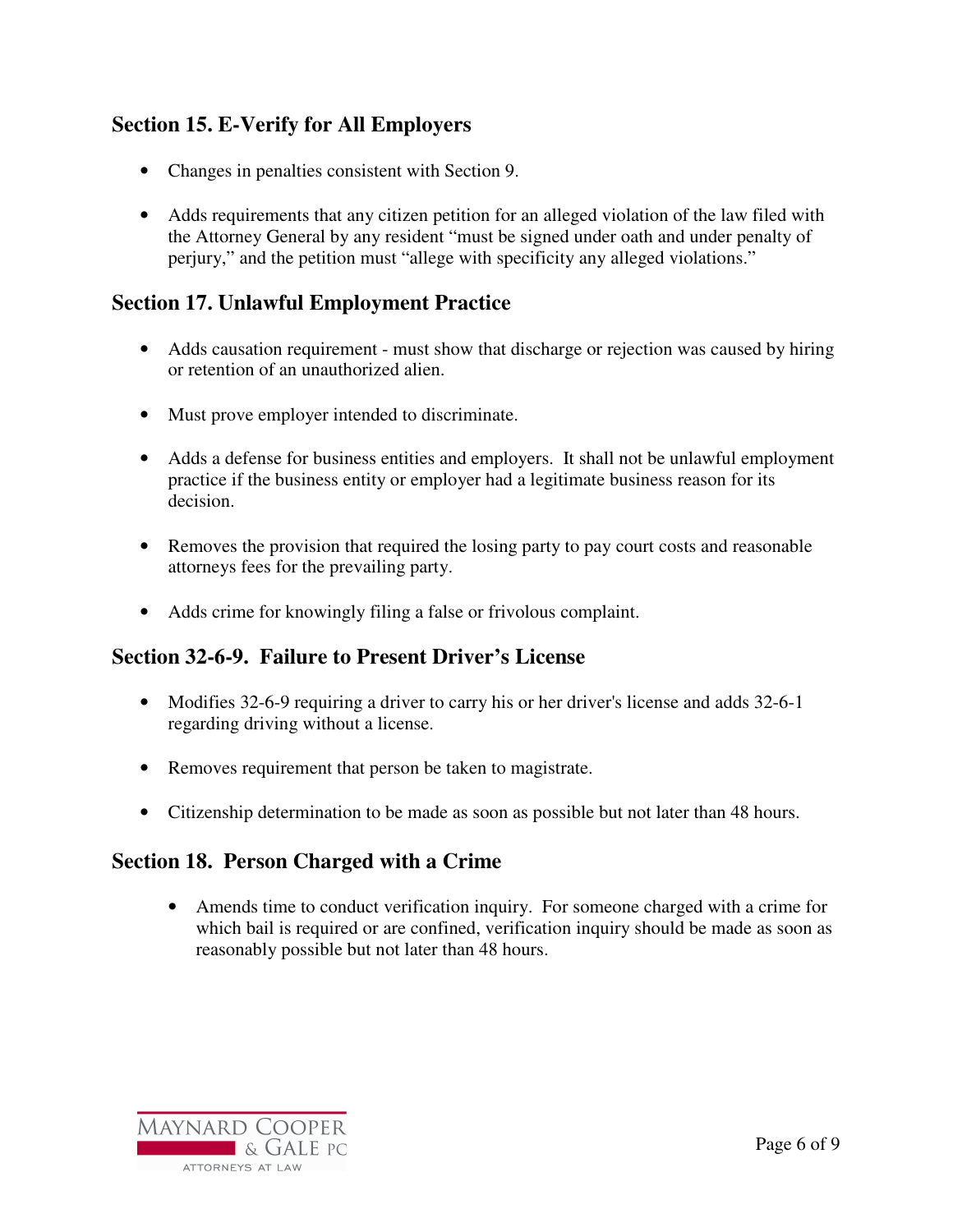# **Section 19. Notification of ICE when Released from Custody**

- Removes requirement that ICE be notified if someone merely pays a fine.
- Removes reference to Department of Corrections and substitutes responsible agency.

# **Section 20. Stay of Action when Alien is Criminal Victim or Critical Witness**

• Allows exception for parent or guardian of a victim of a criminal act who is a minor and parent or guardian of a critical witness in any prosecution who is a minor.

# **Section 23. Alabama Department of Homeland Security Reports**

- Changes the Alabama Department of Homeland Security's reporting requirement from a quarterly to an annual report.
- Gives the Alabama Department of Homeland Security the authority to request proof of enrollment in E-Verify from business entities and employers that are the subject of a complaint.
- Requires the Alabama Department of Homeland Security to operate and maintain a toll free telephone hotline or website to receive tips regarding possible violations.

# **Section 26. Enforcement of Contract**

• This section prohibits the enforcement of a contract entered into with a known unlawfully present alien. The amendment provides that that this prohibition does not apply to contracts entered into prior to the effective date of the law, nor to contracts for legal services.

# **Section 27. Public School Statistics**

• Removes inquiry of students but still allows the State Department of Education to determine cost of educating children of aliens unlawfully present.

# **Section 28. Voting Provisions**

- Puts voter eligibility determination in hands of county board of registrars.
- Broadens evidence that the board may consider to determine citizenship.
- Allows an applicant to appeal denial of their application.

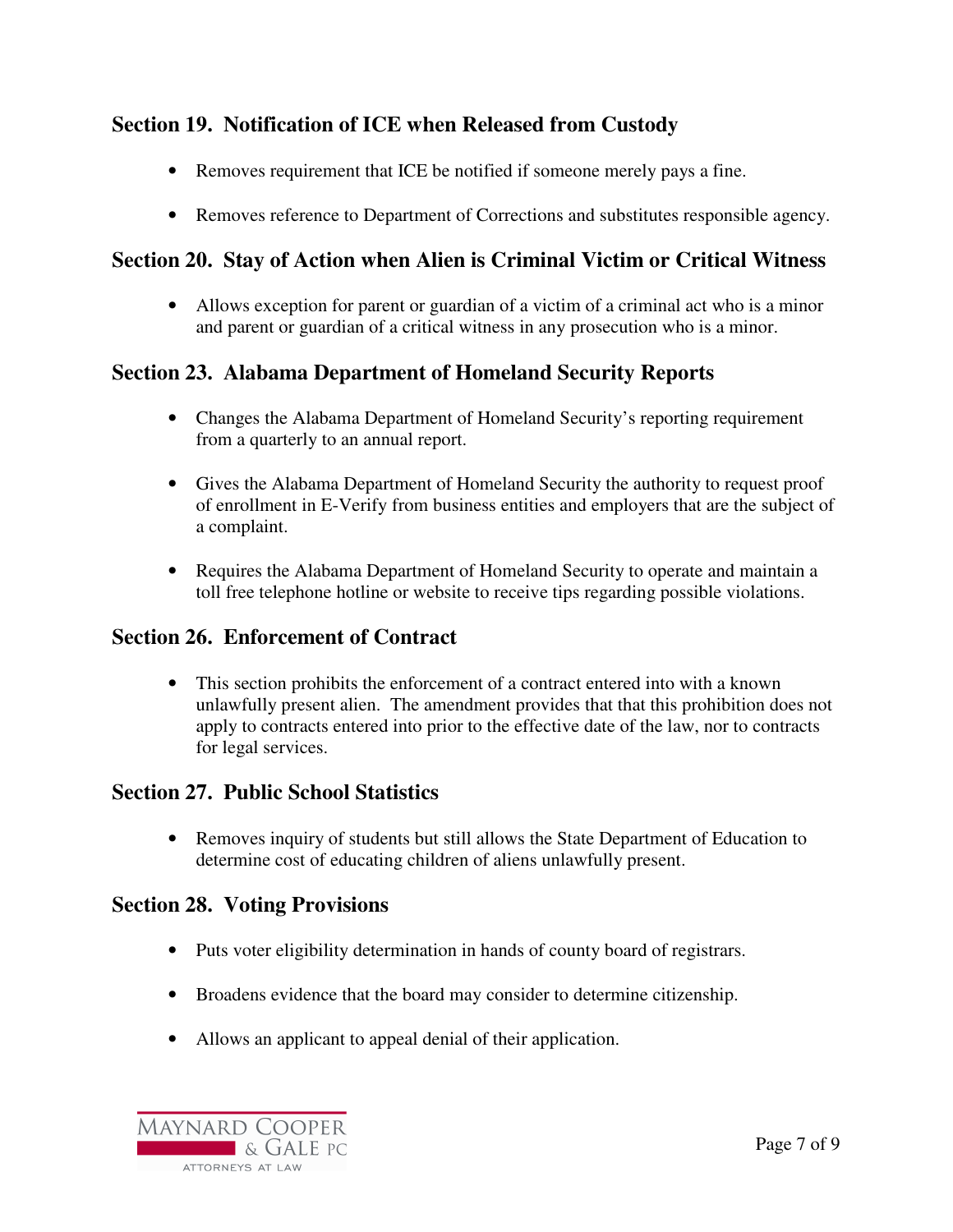#### **Section 29. Business Transactions**

- Modifies the definition of business transaction and limits it to applying for a motor vehicle license plate, a driver's license or nondriver identification card, or a business license. No other transactions included.
- Only requires proof of citizenship for initial business transaction. Verification is not required for renewals.
- Provides list of documents to be considered in verifying citizenship or lawful presence.
	- o The following documents may be used to demonstrate lawful presence.
		- a. A valid, unexpired Alabama driver's license or an Alabama driver's license that expired within the then preceding six months.
		- b. A valid, unexpired Alabama nondriver identification card.
		- c. A valid tribal enrollment card or other form of tribal identification bearing a photograph or other biometric identifier.
		- d. Any valid United States federal or state government issued identification document bearing a photograph or other biometric identifier, if issued by an entity that requires proof of lawful presence in the United States before issuance.
		- e. A foreign passport with an unexpired United States Visa and a corresponding stamp or notation by the United States Department of Homeland Security indicating the bearer's admission to the United States.
		- f. A foreign passport issued by a visa waiver country with the corresponding entry stamp and unexpired duration of stay annotation or an I-94W form by the United States Department of Homeland Security indicating the bearer's admission to the United States.
		- g. A valid Uniformed Services Privileges and Identification Card.
	- o The following documents may be used to demonstrate United States citizenship.
		- (1) A driver's license or nondriver's identification card issued by the Alabama Department of Public Safety Division of Motor Vehicles or the equivalent governmental agency of another state within the United States, provided that the governmental agency of another state within the United States requires proof of lawful presence in the United States as a condition of issuance of the driver's license or nondriver's identification card.
		- (2) A birth certificate.

**MAYNARD COOPER CONTRACTE AND SOLUTION** ATTORNEYS AT LAW